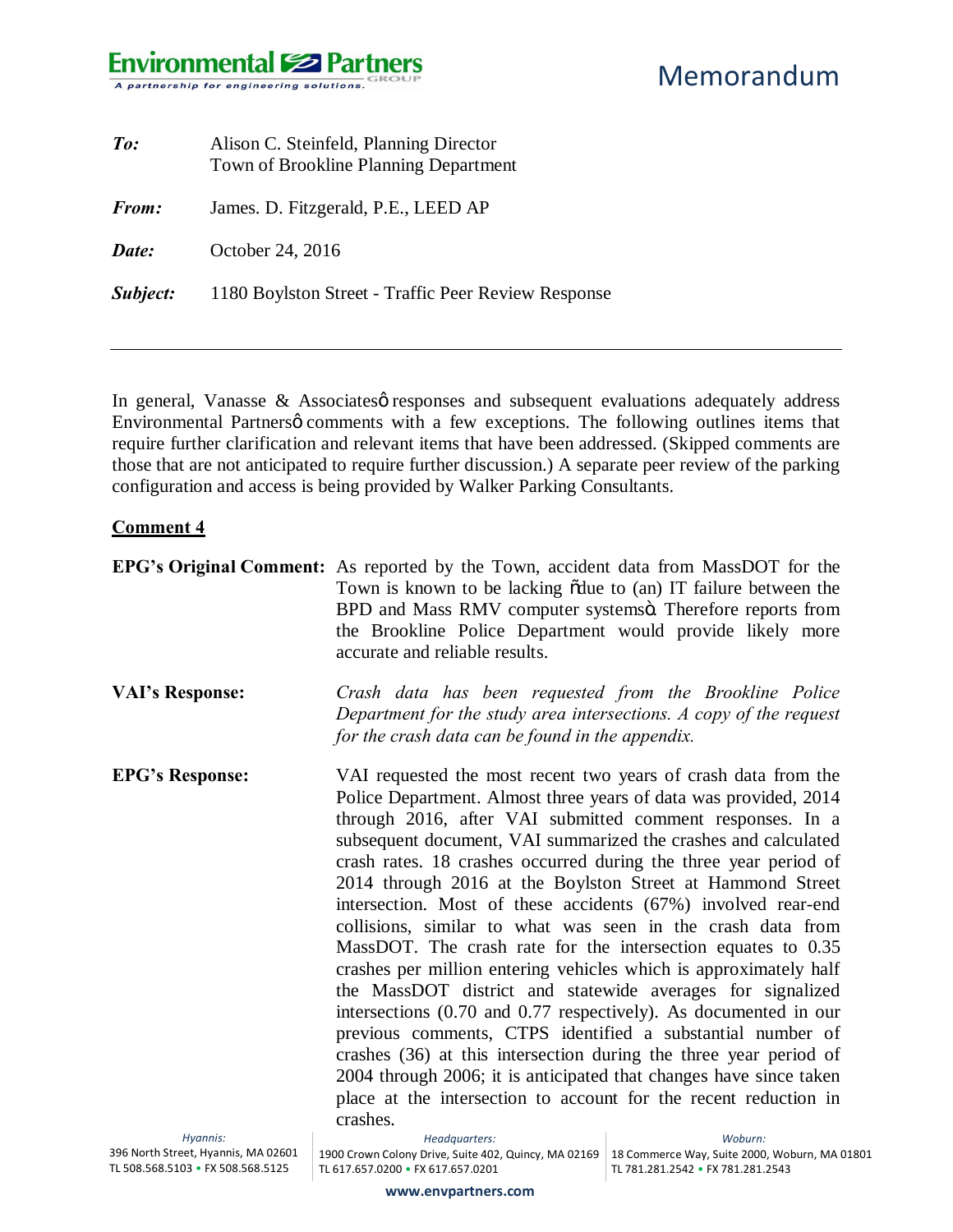| October 24, 2016       | Page 2                                                                                                                                                                                                                                                                                                                                                                                                                                                                                                                                                                                                                                                                                                                                                                                                                                                                                                                                                                                                                                                                                                                                                                                |
|------------------------|---------------------------------------------------------------------------------------------------------------------------------------------------------------------------------------------------------------------------------------------------------------------------------------------------------------------------------------------------------------------------------------------------------------------------------------------------------------------------------------------------------------------------------------------------------------------------------------------------------------------------------------------------------------------------------------------------------------------------------------------------------------------------------------------------------------------------------------------------------------------------------------------------------------------------------------------------------------------------------------------------------------------------------------------------------------------------------------------------------------------------------------------------------------------------------------|
|                        | Only 3 crashes were reported during the same three year period at<br>the Hammond Street at Heath Street intersection. The crash rate<br>was calculated at only 0.15, substantially lower than the MassDOT<br>district and statewide averages for signalized intersections.                                                                                                                                                                                                                                                                                                                                                                                                                                                                                                                                                                                                                                                                                                                                                                                                                                                                                                            |
|                        | Therefore, safety deficiencies at both intersections are not apparent<br>in the crash data provided by the Police Department.                                                                                                                                                                                                                                                                                                                                                                                                                                                                                                                                                                                                                                                                                                                                                                                                                                                                                                                                                                                                                                                         |
| <b>Comment 5</b>       |                                                                                                                                                                                                                                                                                                                                                                                                                                                                                                                                                                                                                                                                                                                                                                                                                                                                                                                                                                                                                                                                                                                                                                                       |
|                        | <b>EPG's Original Comment:</b> Trip generation evaluated anticipated 7,000 square feet of retail<br>proposed on the ground floor yet the plans call for approximately<br>7,900 square feet.                                                                                                                                                                                                                                                                                                                                                                                                                                                                                                                                                                                                                                                                                                                                                                                                                                                                                                                                                                                           |
| <b>VAI's Response:</b> | The latest plans call for 6,855 square feet of retail on the ground<br>floor but 7,000 square feet was still used to be conservative as the<br>plans are likely to change.                                                                                                                                                                                                                                                                                                                                                                                                                                                                                                                                                                                                                                                                                                                                                                                                                                                                                                                                                                                                            |
| <b>EPG's Response:</b> | Updated plans are requested to verify the evaluated 7,000 square<br>feet of retail (reduced from the originally proposed approximate<br>7,900 square feet).                                                                                                                                                                                                                                                                                                                                                                                                                                                                                                                                                                                                                                                                                                                                                                                                                                                                                                                                                                                                                           |
| <b>Comment 6</b>       |                                                                                                                                                                                                                                                                                                                                                                                                                                                                                                                                                                                                                                                                                                                                                                                                                                                                                                                                                                                                                                                                                                                                                                                       |
|                        | EPG's Original Comment: LUC 826 Specialty Retail Center was used to calculate trips<br>generated by 7,000 square feet of retail proposed on the ground<br>floor. According to ITE, ospecialty retail centers are generally<br>small strip shopping centers that contain a variety of retail shops<br>and specialize in quality apparel, hard goods and services, such as<br>real estate offices, dance studios, florists and small restaurants.o<br>Available data points in ITE for this LUC is very limited,<br>significantly impacting the accurately of predicted trip generation.<br>For instance, in the case of the evening peak hour, three data points<br>are provided for approximately 15,000 square foot retail ranging<br>from 45 to almost 100 trips yet only 19 retail trips were included<br>for this 7,900 square foot retail development. (Only two other data<br>points are provided, both for substantially larger developments.) In<br>most cases, the size of this retail component is not shown or within<br>the limits of the data points. Therefore, local data or a different<br>LUC would be required in order to accurately estimate the retail<br>trips. |
| <b>VAI's Response:</b> | LUC 826 Specialty Retail Center is commonly used by traffic<br>engineers for small retail developments such as this one. However<br>LUC 820 Shopping Center was used to update the trip generation<br>which is the only other appropriate LUC available. The tables                                                                                                                                                                                                                                                                                                                                                                                                                                                                                                                                                                                                                                                                                                                                                                                                                                                                                                                   |



*below show the updated trip generation analysis. New trip generation worksheets and new and updated peak hour volume*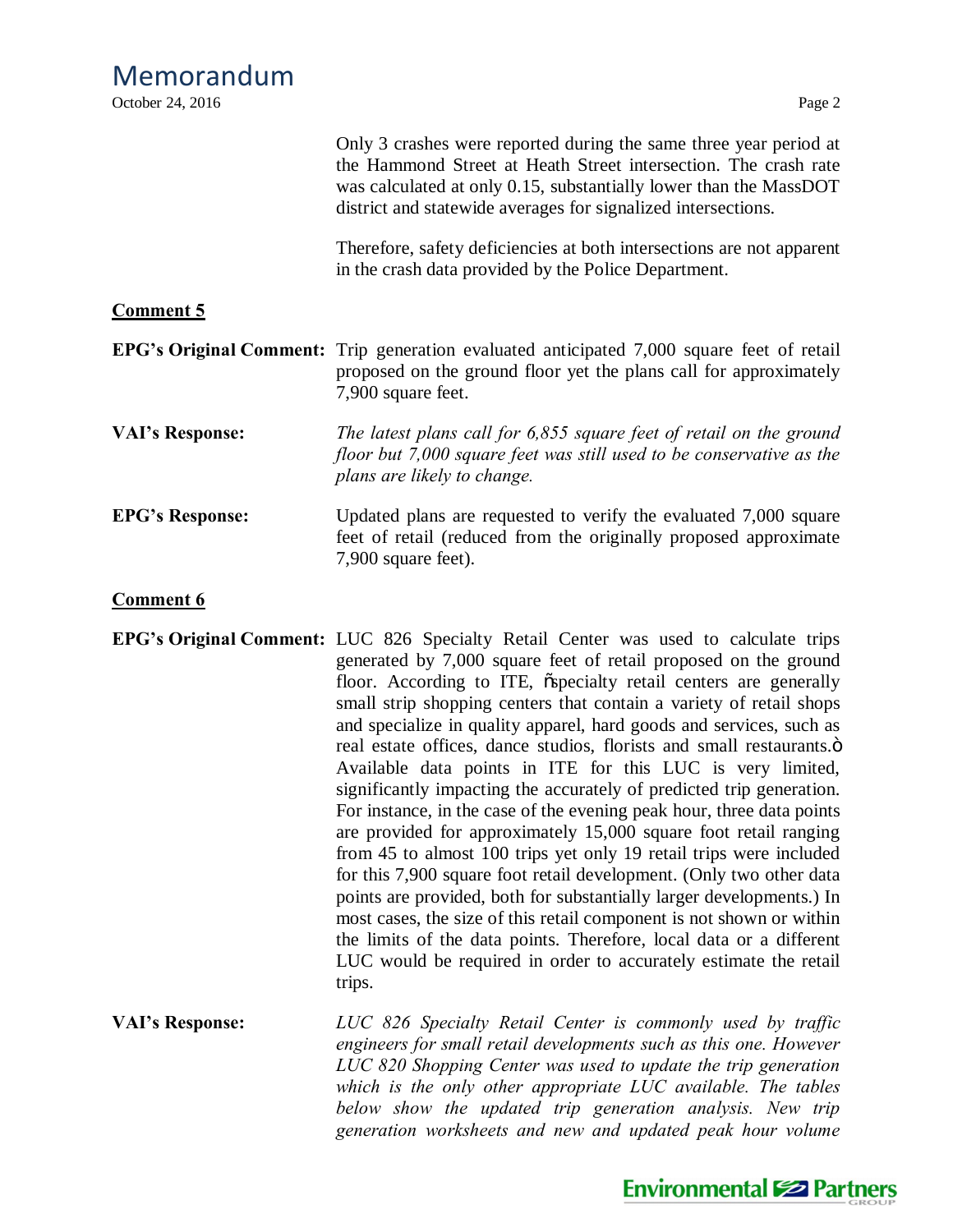October 24, 2016 Page 3

*networks are in the appendix. This does not change the morning traffic generation and only adds 5 trips during the evening peak hour. In addition, Saturday trip generation has been presented as requested.*

**EPG**'s Response: A trip generation comparison of a  $\tilde{\alpha}$ Shopping Centero use was provided given the additional data points available in ITE. A minor difference in trip generation was identified for the weekday evening peak hour trips. After accounting for reductions for walking, transit and pass-by traffic, a slight increase in retail trips from 8 trips to 13 trips was identified during the weekday evening peak hour.

> Saturday retail trip generation was also calculated resulting in 17 trips during the Saturday mid-day peak hour and 171 daily Saturday trips.

> As a result, apartment trip generation during a Saturday was also included in the Trip Generation summary chart. The (unadjusted) Saturday mid-day volumes entering and exiting were accidentally reversed (8 are entering and 6 exiting); however after accounting for reductions due to transit, walking and pass-by trips, the error has no impact on the traffic network (4 are entering and 4 are exiting).

### **Comment 8 & 9**

**EPG's Original Comment:** In Table 4 (Trip Generation Summary: Residential), the new person trips for the Average Weekday Daily Traffic is shown as 51 but should be 112 according to the numbers provided, resulting in an increase in new vehicle trips from 46 to 102.

> In Table 4 (Trip Generation Summary: Residential), for the weekday evening peak hour, a typo of 16 cars is listed as exiting. It was intended to be 6 cars per the trip generation calculations in the Appendix.

- **VAI's Response:** *New trip generation was performed based on the change from LUC 826 to LUC 820 and any typos from the previous trip generation have been corrected. See tables above*
- **EPG**'s Response: Edits have been made to the  $\tilde{\sigma}$ Trip Generation Summary: Residentialö table, changing the total residential daily trips to 102. The table has also been expanded to show Saturday residential trips (71 daily and 8 mid-day peak hour).

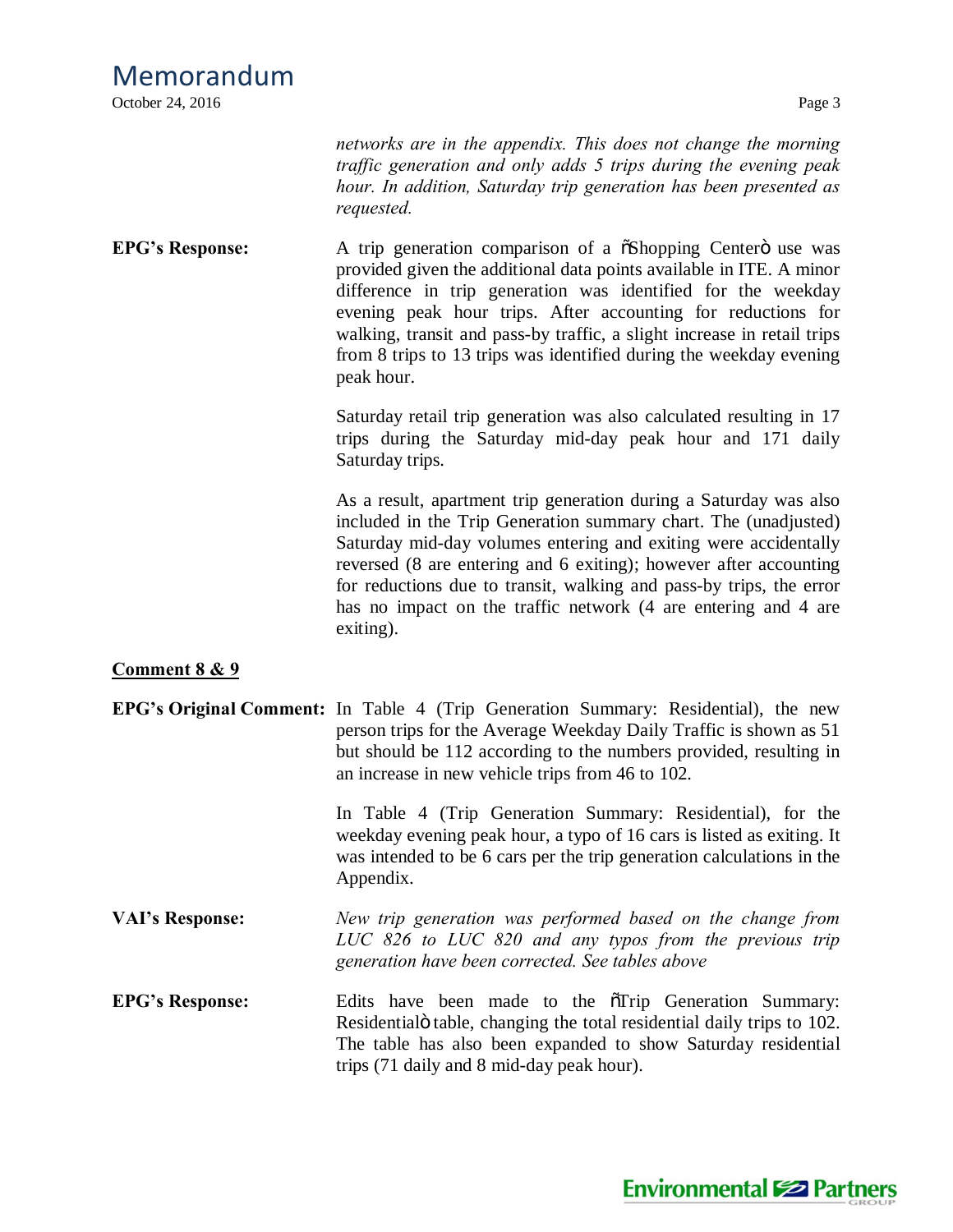October 24, 2016 Page 4

### **Comment 10**

- **EPG's Original Comment:** Traffic generated by retail is anticipated to peak on Saturdays. However traffic counts and evaluations of site generated traffic were not provided for a Saturday mid-day peak hour.
- **VAI's Response:** *Traffic counts were collected on September 24th 2016 for a Saturday midday peak period and subsequently a Saturday midday peak hour analysis was performed. The Saturday traffic counts can be found in the appendix. The tables below summarize the Saturday midday analysis as well as the morning and evening peak hour analysis that have been updated due to the new trip generation. Detailed analysis sheets from Synchro are provided in the appendix.*
- **EPG's Response:** The revised retail trips generated by the proposed site were incorporated into the 2023 Build traffic networks and analyzed. A negligible increase in delay was found between the 2023 No-Build and 2023 Build conditions. At the Boylston Street/Hammond Street intersection, the largest increase in delay (2 seconds) will be experienced along the northbound Hammond Street approach during the Saturday mid-day peak hour. The intersection already fails (LOS F) during the weekday morning peak hour and will continue to fail under future 2023 No-Build and 2023 Build conditions. During the weekday evening peak hour, the intersection currently operates at a poor LOS E but will fail in 2023 with or without the proposed development. During the Saturday mid-day peak hour, the intersection currently operates at a LOS D but will operate at a poor LOS E in 2023 with or without the proposed development.

The Hammond Street at Heath Street intersection is not anticipated to change in LOS between existing conditions, future 2023 No-Build conditions and future 2023 Build conditions. The intersection operates at a poor LOS E during the morning peak hour and an acceptable LOS D and C during the weekday evening peak hour and the Saturday mid-day peak hours respectively.

### **Comment 11**

- **EPG's Original Comment:** This redevelopment project will increase foot traffic in the area. Considerations should be made for pedestrian improvements such as traffic signal upgrades with Accessible Pedestrian Signal and ADA compliant crossings at the Hammond Street at Heath Street intersection.
- **VAI's Response:** *As part of the overall project mitigation the project proponent will consider pedestrian signal upgrades.*

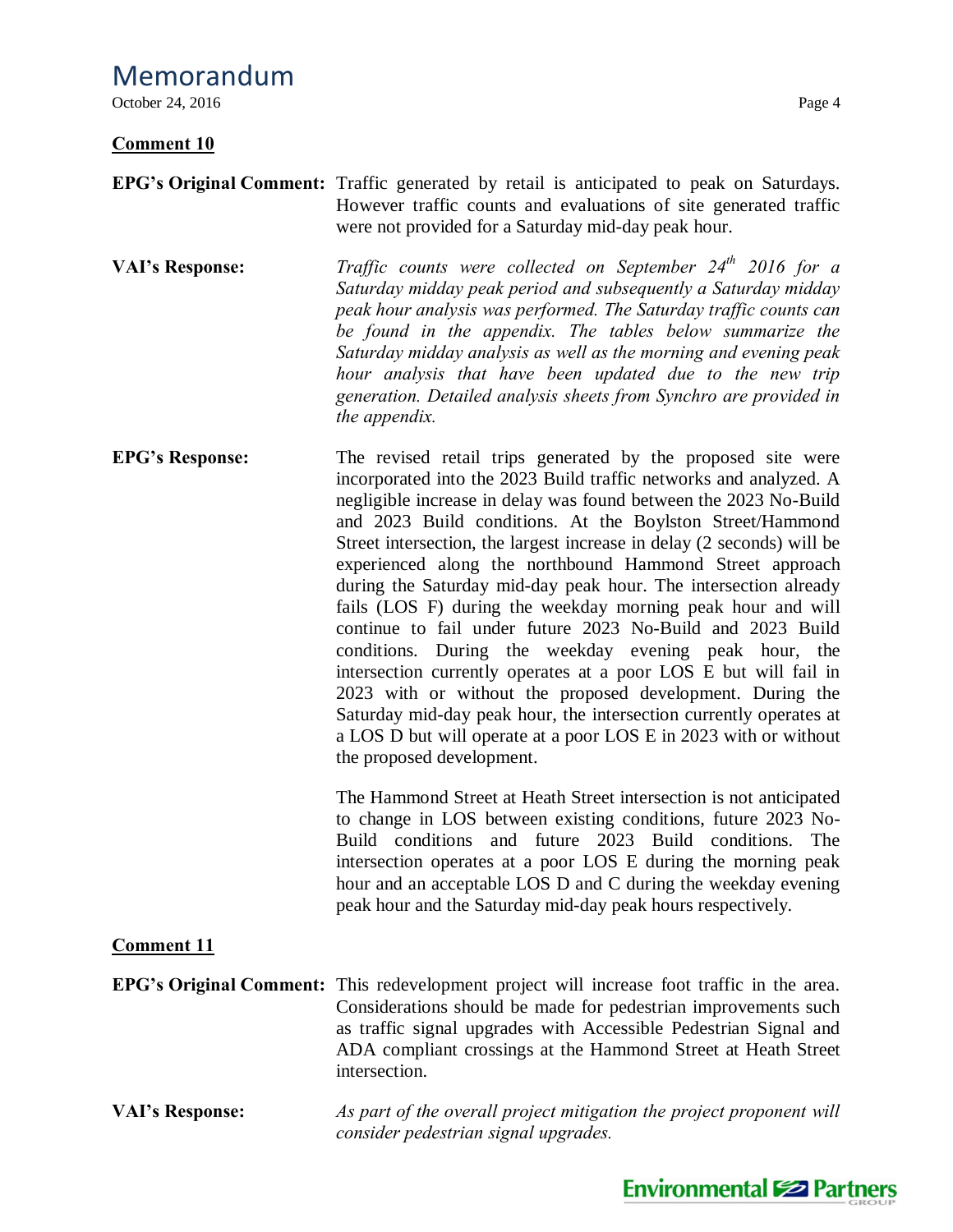**EPG's Response:** VAI indicates that the Applicant will consider the above traffic signal upgrades with Accessible Pedestrian Signals at the Hammond Street at Heath Street intersection.

## **Comment 13 & 14**

**EPG's Original Comment:** Sight distance was reviewed for the site driveway. Speed data for Boylston Street was not provided. Although speed limits are posted at 40 m.p.h.,  $85<sup>th</sup>$  percentile speeds of 45 m.p.h. to 50 m.p.h. during off-peak periods are assumed. An independent sight distance calculation was performed using Stopping Sight Distance (SSD) calculations from the American Association of State Highway and Transportation Officials (AASHTO), the minimum sight distance required. Based on this, a sight distance of 360 feet or 425 feet is required for 45 m.p.h. to 50 m.p.h. respectively. The measured sight distance without protruding into the sidewalk is estimated at 390 feet, meeting sight distance requirements for 45 m.p.h. but not 50 m.p.h.

> The report indicates  $\delta$ Boylston Street has unrestricted parking on the south side of the roadway that contains approximately 20 parking spaces. Thowever it is our understanding from previous ZBA hearings that the Applicant has indicated that there will be no parking along the site frontage along Boylston Street. (The site driveway is also being coordinated with MassDOT since it is along State Highway.)  $\delta$ State Highway Parking Prohibited is signs and  $\delta$ No Parking Anytimeö signs exist along some areas of Route 9 but do not exist in front of this site. Regardless of the signage, parking has been observed within the narrow shoulder (approximately 6 foot wide) in several areas of Route 9 including in front of the site. Since parking in front of the proposed site will impact sight distance from the driveway, additional signage is recommended in front of the site as well as increased police enforcement.

**VAI's Response:** *Sight distance according to AASHTO is measure from 14.5 feet back from the edge of the travel way. From this location the sight distance is greater than 500 feet and is acceptable for speed greater than 50 mph.*

> *Based upon discussions with MassDOT no parking will be allowed in front of the site and additional signage restricting parking should be installed.*

**EPG's Response:** Stopping Sight Distance (SSD) is the distance that the Boylston Street vehicle needs to safely stop to avoid colliding with an obstruction in its path such as a vehicle exiting the site driveway. It is the minimum sight distance requirement and is being met for 50

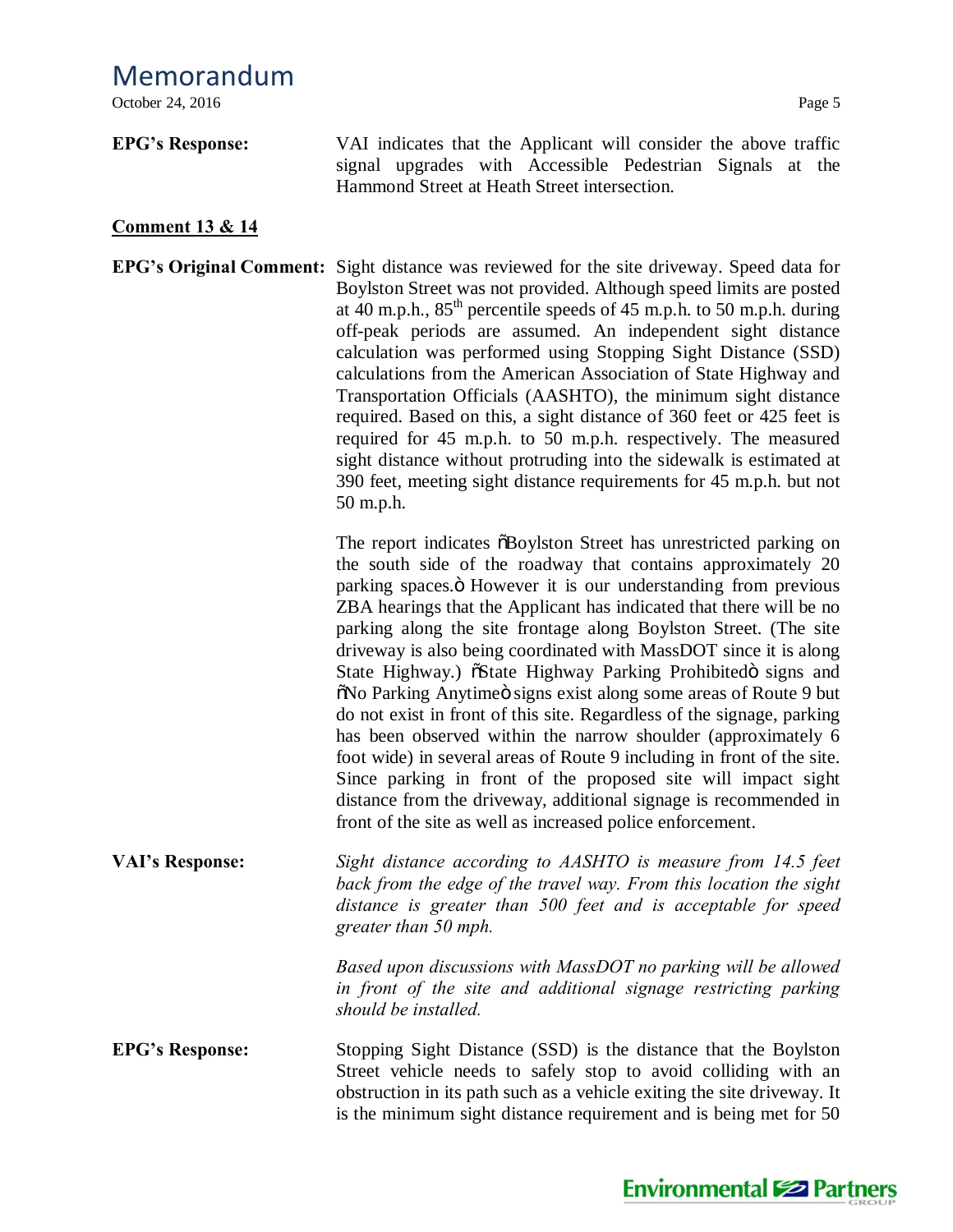October 24, 2016 Page 6

mph. (Speed data for Boylston Street was not provided and therefore a speed of 50 mph is assumed.)

Ideally, however, the driver exiting the site would have additional visibility of oncoming eastbound Boylston Street traffic while stopped *behind the sidewalk* to avoid the need to protrude into the sidewalk for better visibility. The building design calls for retail space abutting the back of sidewalk and occupying the corner with the driveway. If an exiting vehicle were to stop behind the sidewalk, the building corner (with adjacent retail space) would limit visibility to the left especially to vehicles traveling in the right-most Boylston Street travel lane. It is not feasible for a driver stopped behind the sidewalk to see a distance of 500 feet (through the building corner and on-street parking west of Hammond Street) to a vehicle in the right-most travel lane.

It is feasible however for an exiting vehicle to stop *on the sidewalk*, with the driver located at 14.5 feet of the travel way (i.e. shoulder line) and see oncoming traffic for 500 feet. (It is our understanding per VAI $\alpha$  response that no parking will be allowed in front of the site.) This presumes therefore that vehicles will stop on the sidewalk to get improved line-of-sight, impacting pedestrian access.

Although increased visibility of oncoming traffic would be preferred to avoid impacting pedestrians, the minimum SSD requirements for traffic moving 50 mph along Boylston Street are met regardless. Ultimately, since Boylston Street is State Highway, review by MassDOT will be required.

### **Comment 15**

|                        | <b>EPG's Original Comment:</b> The report recommends providing transit schedules on site,<br>although not seen on the current provided plans. |
|------------------------|-----------------------------------------------------------------------------------------------------------------------------------------------|
| <b>VAI's Response:</b> | The project proponent will post transit schedules on-site.                                                                                    |
| <b>EPG's Response:</b> | VAI has committed to posting transit schedules on-site.                                                                                       |
| <b>Comment 16</b>      |                                                                                                                                               |
|                        | <b>EPG's Original Comment:</b> The report recommends providing bicycle racks on site, although<br>not seen on the current provided plans.     |
| <b>VAI's Response:</b> | Nine bicycle spaces will be provided inside the building.                                                                                     |
| <b>EPG's Response:</b> | VAI has committed to nine bicycle spaces inside the building.                                                                                 |

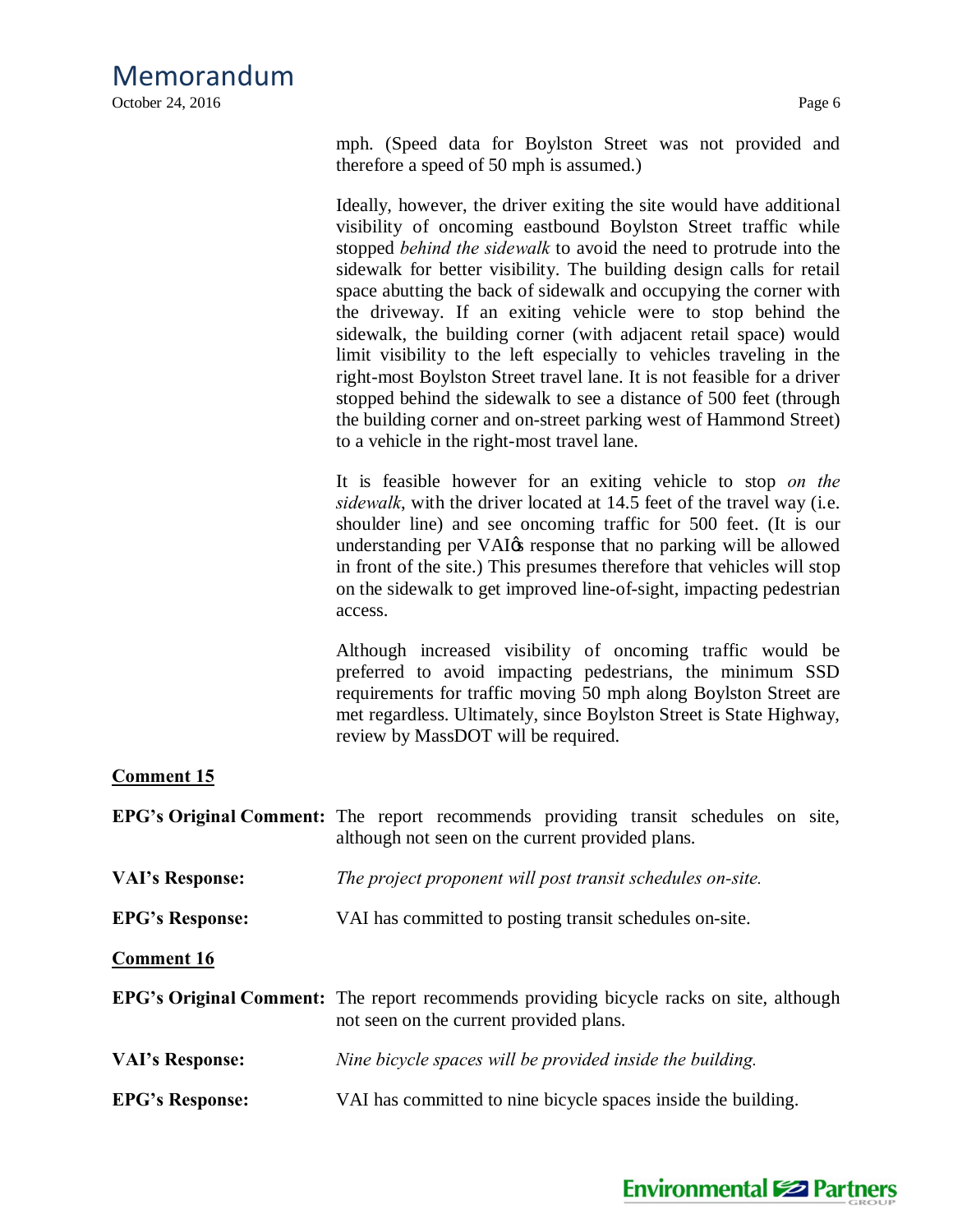October 24, 2016 Page 7

### **Comment 17**

|                        | <b>EPG's Original Comment:</b> Loading times should be restricted to off-peak times to minimize<br>impacts at this congested intersection and allow for easier access to<br>the loading zone.                                                                                                                                                                                         |
|------------------------|---------------------------------------------------------------------------------------------------------------------------------------------------------------------------------------------------------------------------------------------------------------------------------------------------------------------------------------------------------------------------------------|
| <b>VAI's Response:</b> | Loading will not be allowed during peak travel periods. These are<br>from 7:00 AM to 9:00 AM and 4:00 PM to 6:00 PM.                                                                                                                                                                                                                                                                  |
| <b>EPG's Response:</b> | VAI has committed that loading will not be allowed during peak<br>travel times of 7:00 to 9:00 am and from 4:00 to 6:00 pm. Based<br>on the provided Saturday traffic counts, the Saturday volume<br>travelling through the intersection is almost as high as the weekday<br>evening peak hour. Therefore considerations should be made for<br>mid-day Saturday loading restrictions. |

### **These following comments were not addressed by VAI:**

- A 100,000 sf (800 student) school has been proposed at the Baldwin site. Anticipated volumes were not accounted for in the future traffic networks.
- The driveway entrance should not be depressed but should be at the elevation of the sidewalk to minimize impacts by pedestrians and to highlight the existence of the sidewalk to drivers.
- · In order for the valet to allow occupants on the passenger side of the vehicle to enter or exit and access the corridor leading to the back doors of retail spaces and the apartment lobby, the vehicle will be required to stop immediately outside of the car lift. For exiting vehicles, this location could impact other exiting vehicles from using the lift if the car owners arengt immediately ready to depart. Moving the vehicle into the sidewalk to allow access on the pedestrian side would result in blocking pedestrians along Boylston Street.
- If the proposed complex parking system (mechanical stackers, car elevators and valet service) and the need to relocate several of the 80 vehicles results in delays, the potential exists that vehicles will queue into Route 9 or will instead seek other easier/faster parking opportunities such as on-street Town parking, a concern of the residents.
- · A loading zone/trash pickup area is proposed along the eastern Hammond Street sidewalk, adjacent to the site. The latest proposed plans show the loading bay cutting into the existing sidewalk by almost 7 feet, significantly narrowing it and requiring the increased volume of pedestrians resulting from this development to alter their path of travel to walk around it. Based on approximate field measurements, there is only approximately 3 to 4 feet of sidewalk (not including curb) that will remain within the right-of-way, resulting in pedestrians walking on private property where additional sidewalk width is shown on plan. A consistent sidewalk surface treatment is recommended. A permanent easement through MassDOT will be required.